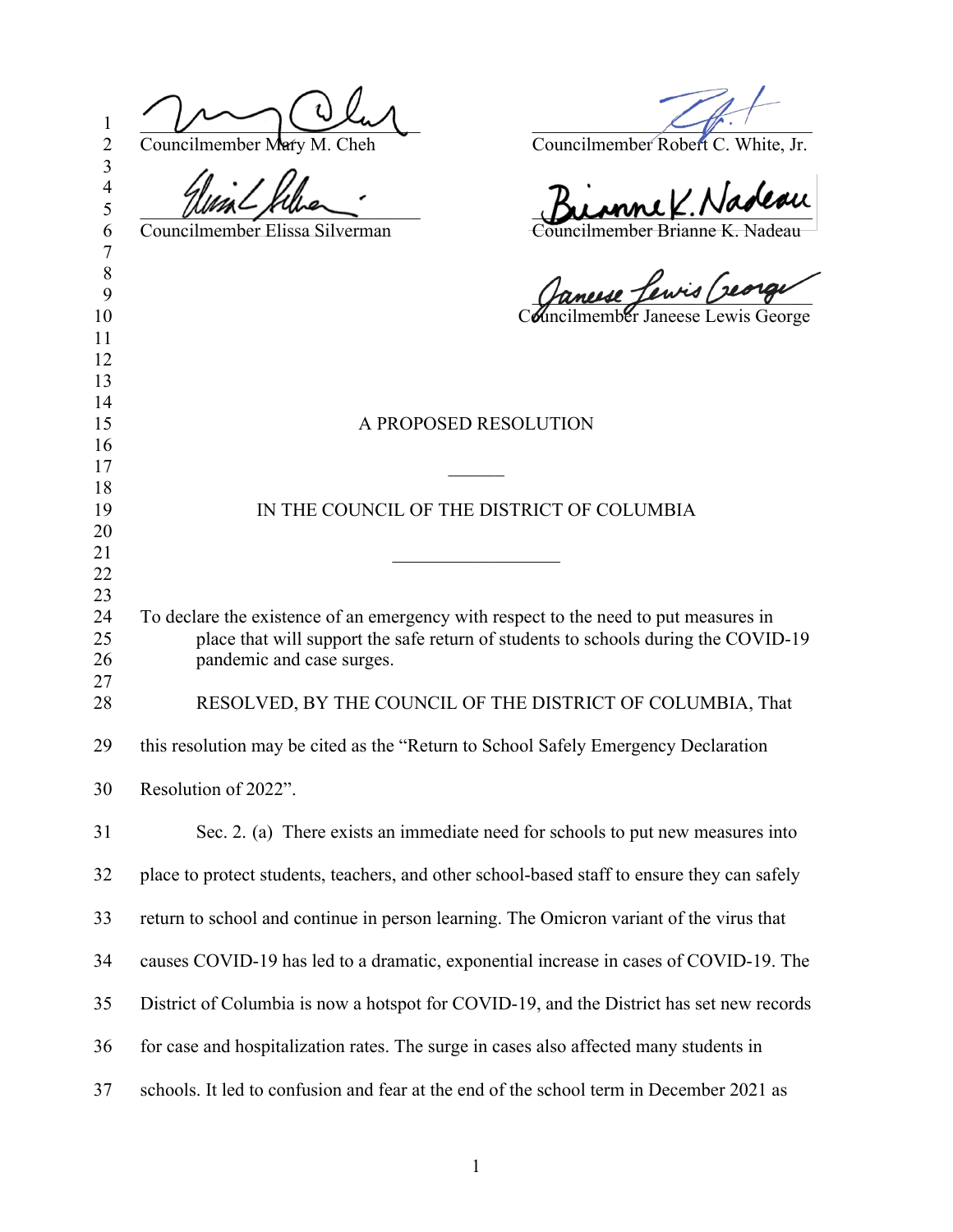cases soared without proper notification to families and schools unexpectedly shifted to virtual learning. Amidst this, schools continued to experience staffing shortages. The best place for students to learn is in school, and to ensure that students can safely stay in the classroom and give families, teachers, and school staff predictability amid the new wave and possible future waves, emergency legislation is necessary.

 (b) Many schools unexpectedly shifted to virtual in December 2021 days before Winter Break. It was reported to Councilmembers that some principals asked to move to virtual and were denied. To give families and teachers predictability and assurance, it is necessary to require local education agencies to publicize a threshold COVID-19case rate at which a school will revert to virtual learning.

 (c) Families need prompt notification of positive cases found in classrooms where their students are learning, and teachers need prompt notification of cases in classrooms where they are teaching. Currently, it is taking too long for schools to notify families and teachers of positive cases. The consequences of a delay in notification could be dire. Notification within 24 hours of a positive case would allow families and teachers to take proactive steps to take a test and limit contact with vulnerable populations while robust contact tracing is taking place.

 (d) Teachers, principals, and other school-based staff are being asked to do more as the COVID-19 pandemic continues. The Mayor directed funding to give DC Public Schools more support, including funds for a COVID Strategy & Logistics Coordinator and a full-time substitute teacher. Reporting is necessary to ensure transparency in staffing and school capacity to meet the challenges of the pandemic.